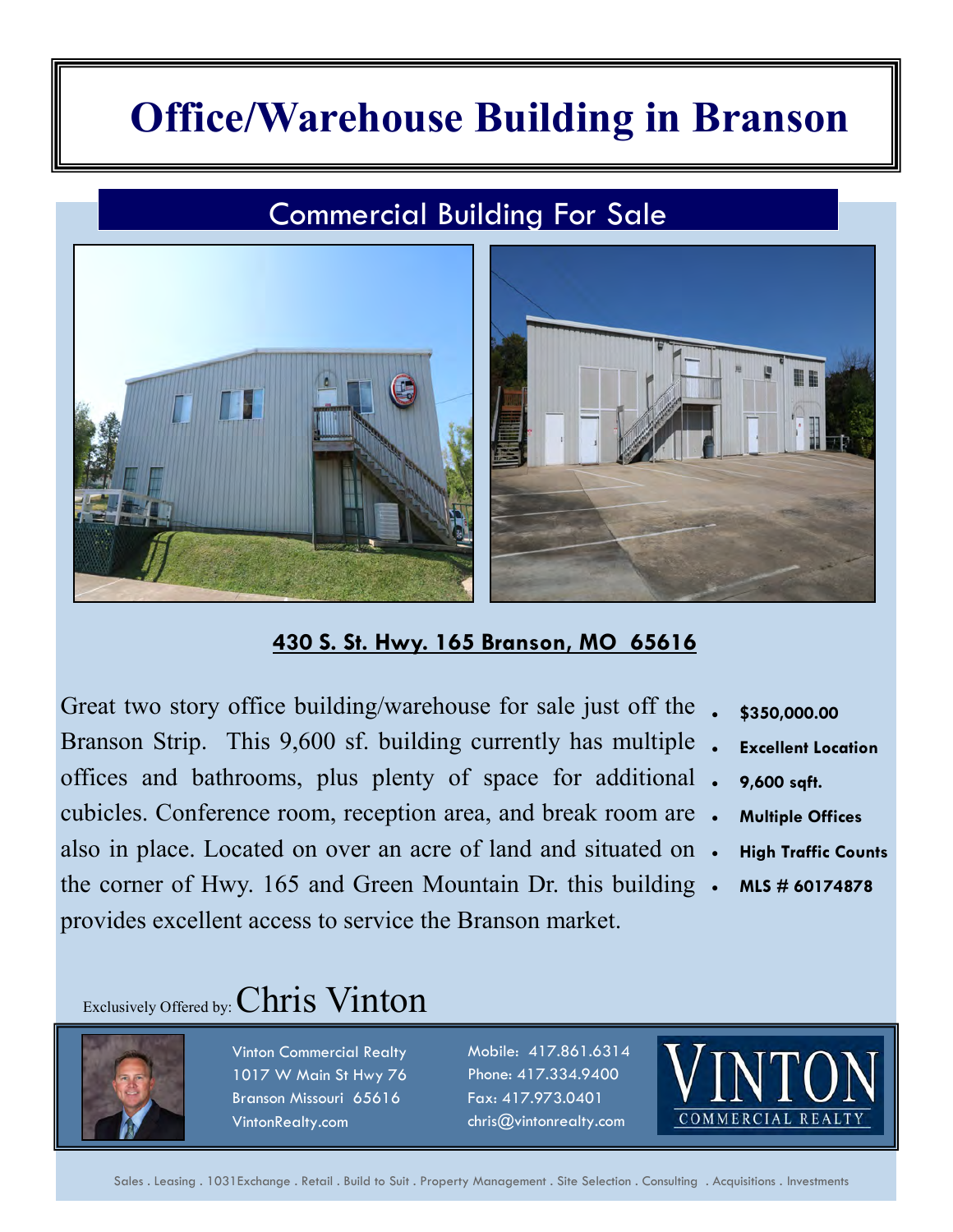|                                                                                                                                                                                                                                                                                                                                                                                                                                                                                                                                                                                                                                                                                                                                                               |                                                                                                                                                                          | 430 South State Highway 165 Branson, MO 65616                                                                                                                                                                                                                                                  | \$350,000                                                                                                                                                                                     |
|---------------------------------------------------------------------------------------------------------------------------------------------------------------------------------------------------------------------------------------------------------------------------------------------------------------------------------------------------------------------------------------------------------------------------------------------------------------------------------------------------------------------------------------------------------------------------------------------------------------------------------------------------------------------------------------------------------------------------------------------------------------|--------------------------------------------------------------------------------------------------------------------------------------------------------------------------|------------------------------------------------------------------------------------------------------------------------------------------------------------------------------------------------------------------------------------------------------------------------------------------------|-----------------------------------------------------------------------------------------------------------------------------------------------------------------------------------------------|
| 60174878<br><b>County: Taney</b><br>Aprx Lot Size (Acres): 1.18<br>Aprx Year Built: 1992<br><b>Build to Suit: No</b><br>Divisible: No<br>Infill Allowance: No<br>Lake/River: None<br>Sign on Property: Yes<br>Garage/Carport: No                                                                                                                                                                                                                                                                                                                                                                                                                                                                                                                              | <b>Commercial-All Types</b><br>Agreement Type: Exclusive Right To Sell                                                                                                   | <b>List Price: \$350.000</b><br>List Price/SqFt: 36.46<br>SqFt - Total: 9,600<br><b>Section: 2</b><br>Township: 22<br>Range: 22<br>Inside City Limits: Yes<br><b>Build to Suit: No</b><br><b>Construction Status: Existing</b><br>Foreclosure/Short Sale: No<br><b>Historical District: No</b> | <b>Industrial</b><br><b>Active</b><br>Primary Street Access: Hwy 165<br><b>Cross Street:</b> Green Mountain Dr                                                                                |
| Directions: From Hwy. 76 (The Strip) go South on St. Hwy. 165 to property on left.<br>Legal Description: SURREY CONDOS, THE- PH 1 LT 2 AMENDED PLAT LT SPLIT OF LTS 2 & 3 SURREY SUB OF BRANSON Legal on Title shall govern.                                                                                                                                                                                                                                                                                                                                                                                                                                                                                                                                  |                                                                                                                                                                          |                                                                                                                                                                                                                                                                                                |                                                                                                                                                                                               |
| Marketing Remarks: Great office building/warehouse for sale just off the Branson Strip. This two story building, with 4800 sf on each floor, currently has<br>multiple offices and bathrooms, plus plenty of space for additional cubicles. Conference room, reception area, and break room are also in place. This property<br>has many possibilities. Located on over an acre of land and situated on the corner of Hwy. 165 and Green Mountain Drive offers convenient access to service<br>the Branson market. **Information contained in this listing has been obtained through third party sources deemed reliable. Listing Broker assumes no<br>responsibility for its accuracy and Buyer shall independently confirm any information set forth above. |                                                                                                                                                                          |                                                                                                                                                                                                                                                                                                |                                                                                                                                                                                               |
|                                                                                                                                                                                                                                                                                                                                                                                                                                                                                                                                                                                                                                                                                                                                                               |                                                                                                                                                                          |                                                                                                                                                                                                                                                                                                |                                                                                                                                                                                               |
| <b>Details</b>                                                                                                                                                                                                                                                                                                                                                                                                                                                                                                                                                                                                                                                                                                                                                |                                                                                                                                                                          | <b>Dock Information</b>                                                                                                                                                                                                                                                                        | Tax & Legal                                                                                                                                                                                   |
| How to Show: Call Listing Agent<br><b>County: Taney</b><br>View: Mountain: Panoramic<br>Miscellaneous: 1 Phase; Free Standing; Public Restrooms<br>Utilities Available: Electric; High Speed Internet Access; Public Sewer; Public<br>Water<br>Business Type: Business Service; Distribution; Office; Vacant; Warehouse                                                                                                                                                                                                                                                                                                                                                                                                                                       | Parking: 16-20 Spaces;<br><b>I</b> Paved<br><b>Heating: Electric</b><br>Cooling: Electric<br><b>IRestrooms:</b> 4<br><b>Waterfront/View: None</b><br><b>IRoof:</b> Metal |                                                                                                                                                                                                                                                                                                | Property Name: Bus Barn<br>Real Estate Tax: 7,366.06<br><b>RE Tax Provided By:</b><br><b>Assessor Records</b><br>Tax ID:<br>18-10-02-004-012-001.007<br>2020<br><b>Transaction Type: Sale</b> |
|                                                                                                                                                                                                                                                                                                                                                                                                                                                                                                                                                                                                                                                                                                                                                               |                                                                                                                                                                          |                                                                                                                                                                                                                                                                                                |                                                                                                                                                                                               |

Information is deemed to be reliable, but is not guaranteed. © 2022 MLS and [FBS.](http://www.flexmls.com/copyright_notice.html?2) Prepared by Christopher Vinton on Tuesday, February 08, 2022 3:06 PM. The information<br>on this sheet has been made available by the MLS and ma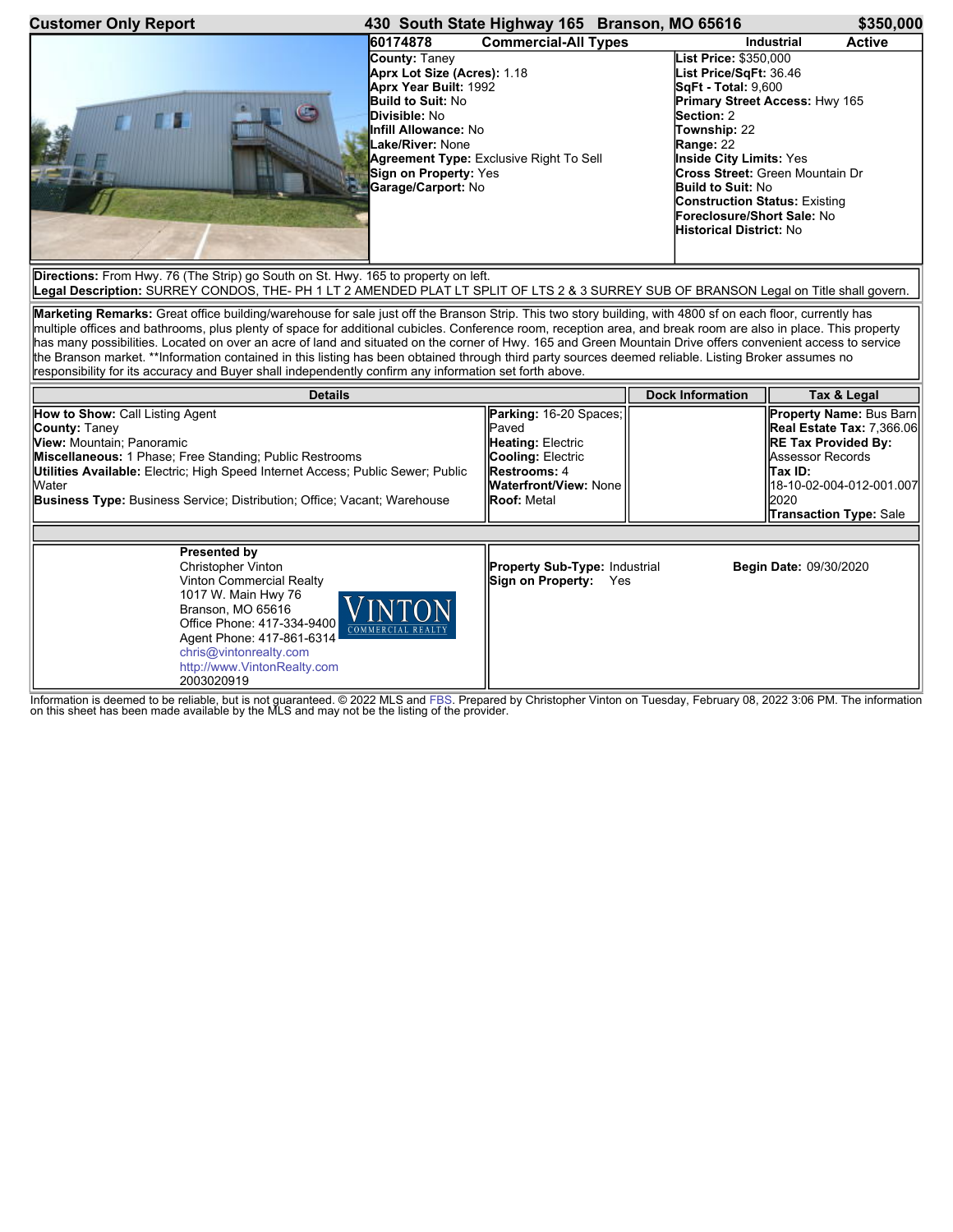

For more information contact Vinton Commercial Realty 417.334.9400. chris@vintonrealty.com www.VintonRealty.com<br>Disclaimer: Information has been obtained from a third party source and Vinton Commercial Realty accepts no re

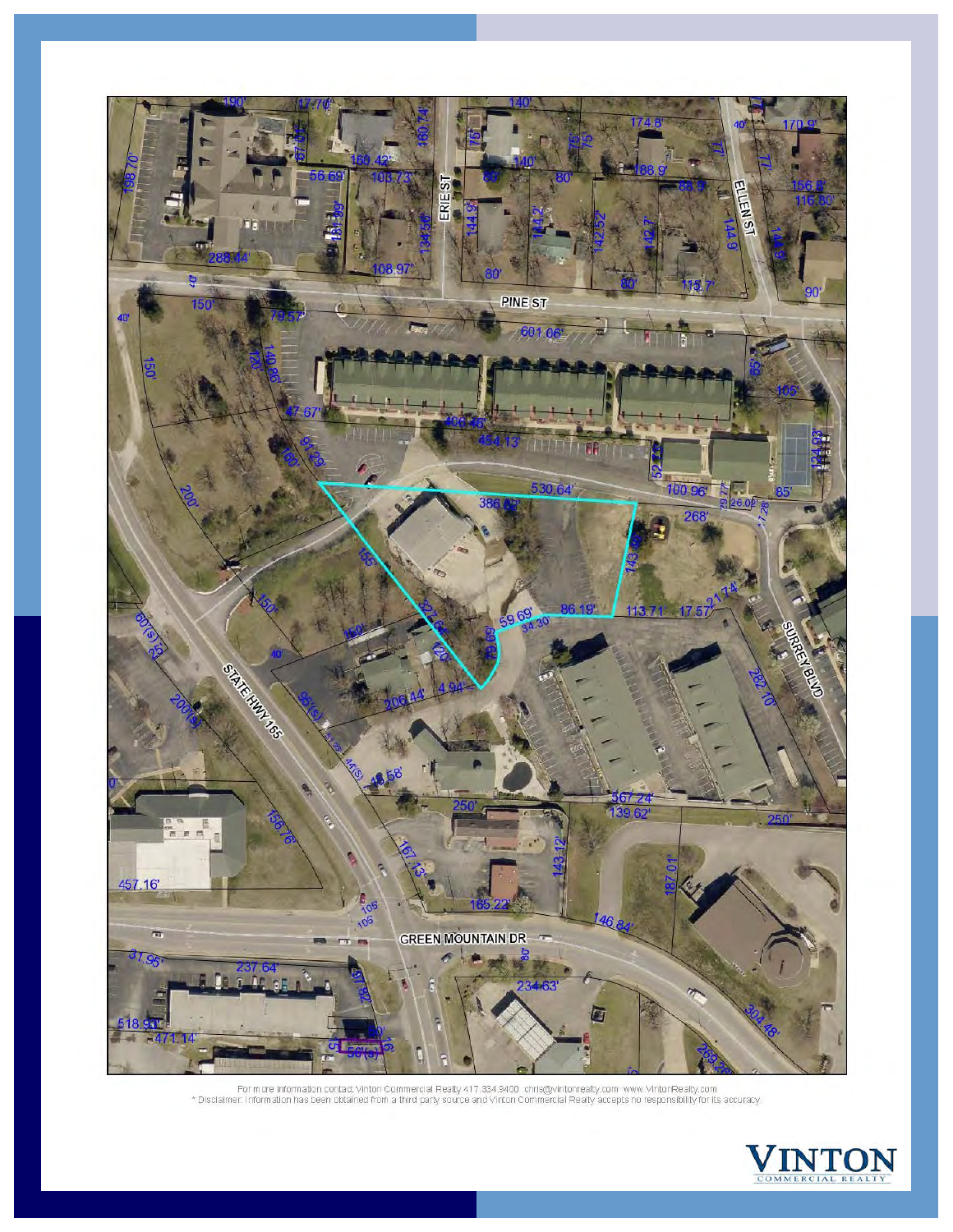